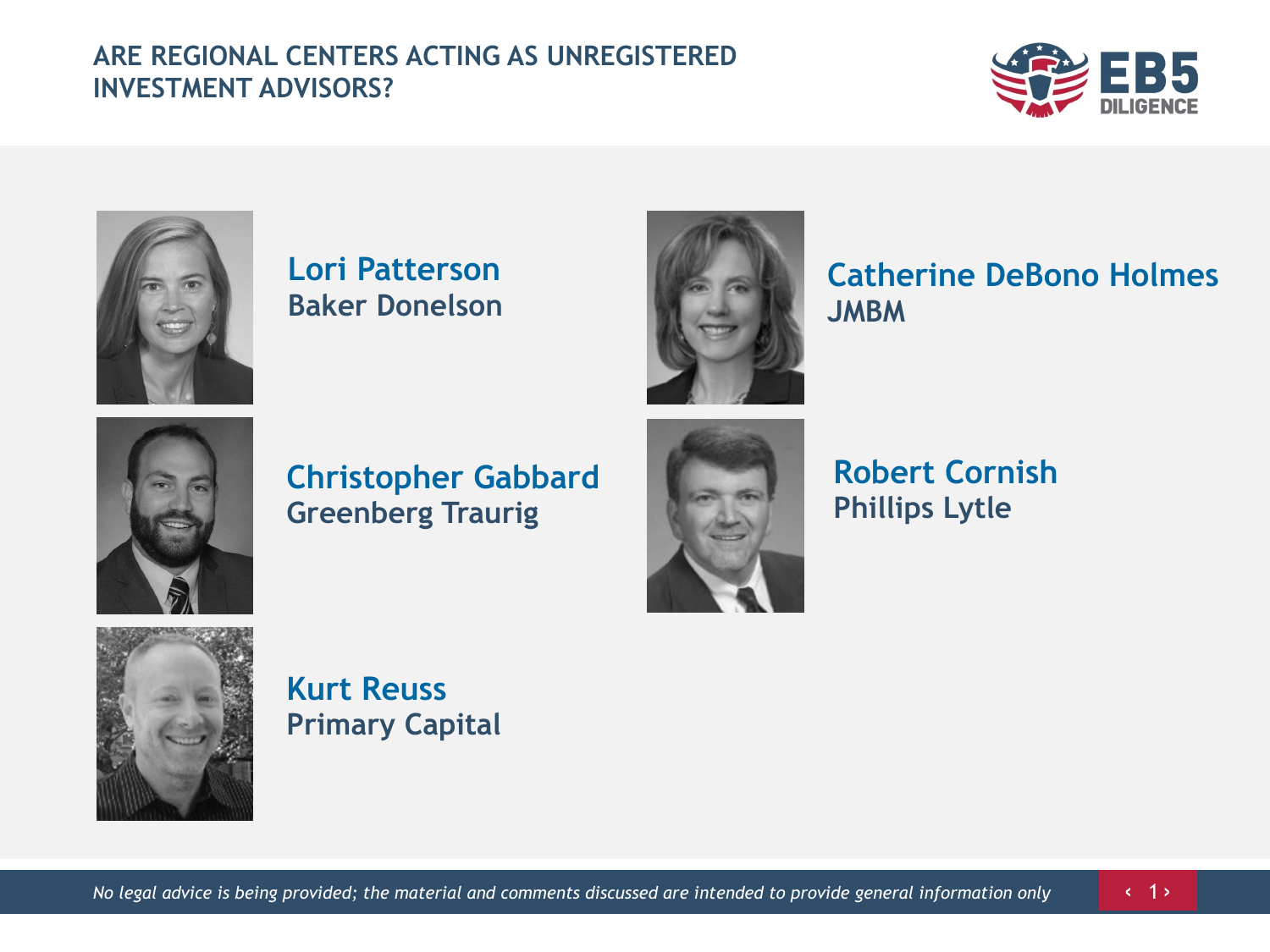

## Who is Advising the Investment Vehicle?

- Managing member or general partner
- Should get a written registration opinion from a law firm
- As you do more funds, requirements may change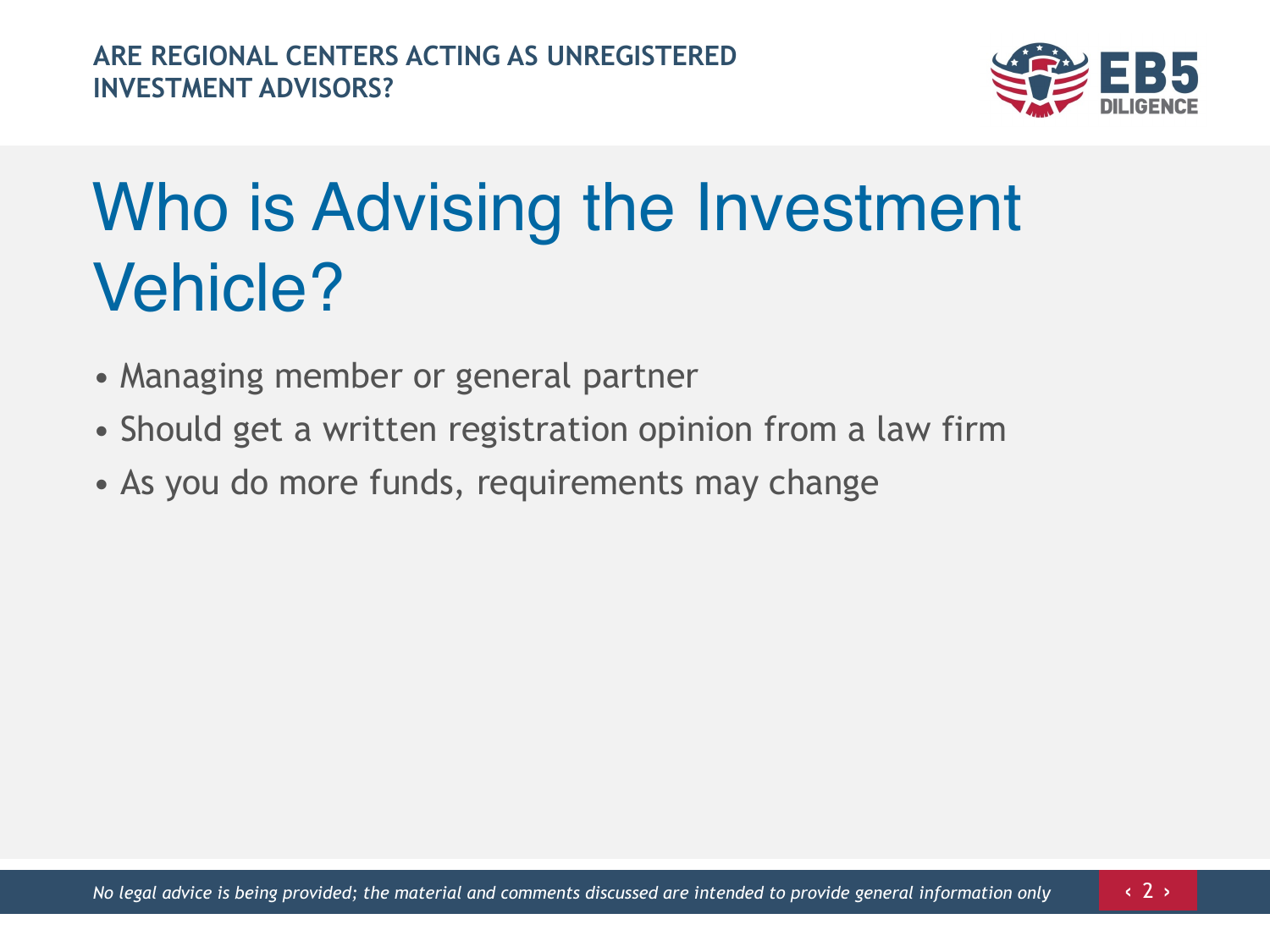

## Considerations

- "Regular and Continuous Supervision"
- Notification requirement
- Who is the client of the managing member (investment advisor)?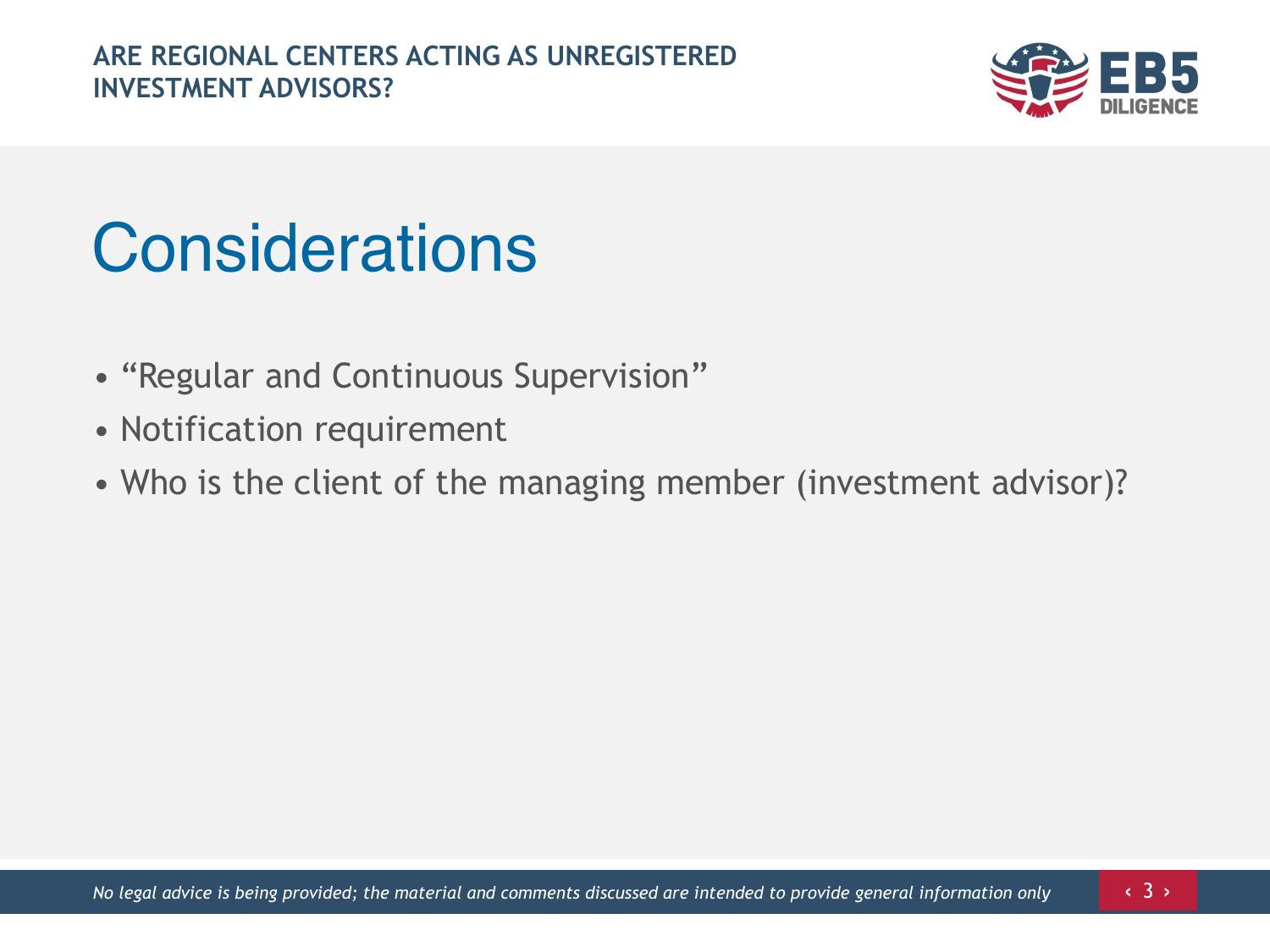

## Federal or State Registration

- Depends on the amount of funds under management.
- Specific state regulations.
- States where issuer's principal office and states doing business in.
- Number of investors living in a state.
- Burden is on issuer to prove exempt from registration.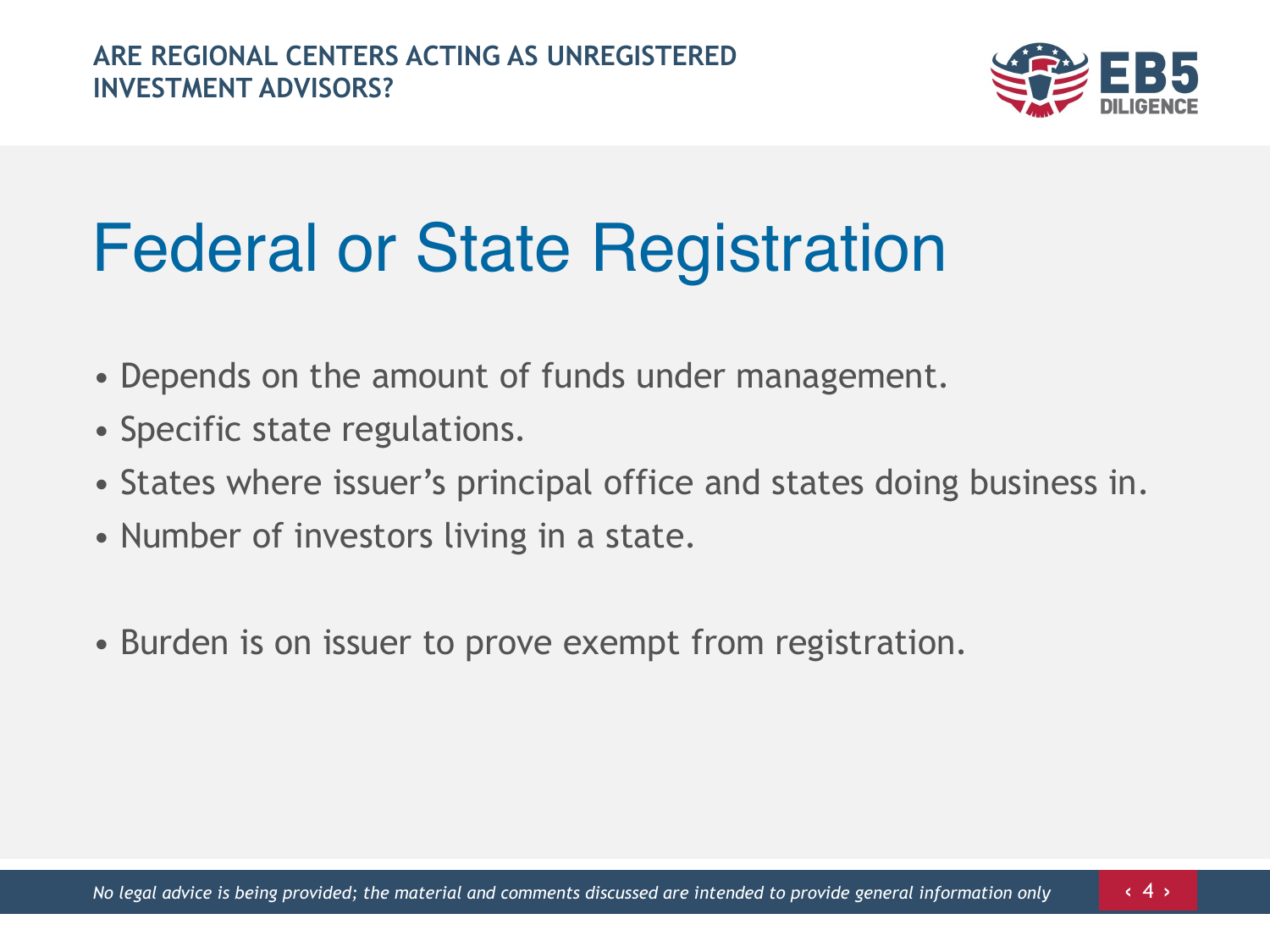

### RIA Registration (US and non-US investors)

| Principal<br><b>Office</b> | <b>Type of Acct Managed</b>                         | Aggregate<br><b>RAUM</b> | <b>Reporting</b>    | <b>Registration requirements</b>                           |
|----------------------------|-----------------------------------------------------|--------------------------|---------------------|------------------------------------------------------------|
| U.S.                       | Private funds                                       | greater than<br>$$150m*$ | Exempt<br>reporting | <b>SEC</b> registration                                    |
| U.S.                       | Private funds                                       | less than<br>$$150m*$    | Exempt<br>reporting | Potential state registration                               |
| WY or NY) funds            | U.S. (not Managed accounts or private \$25m-\$100m) |                          |                     | State if min. threshold met.<br>Otherwise SEC registration |
| WY or NY)                  | U.S. (not Managed accounts or private<br>funds      | less than<br>\$100m      |                     | SEC registration permitted                                 |
|                            | WY or NY Managed accounts or private<br>funds       | greater than<br>\$25m    |                     | <b>SEC</b> registration                                    |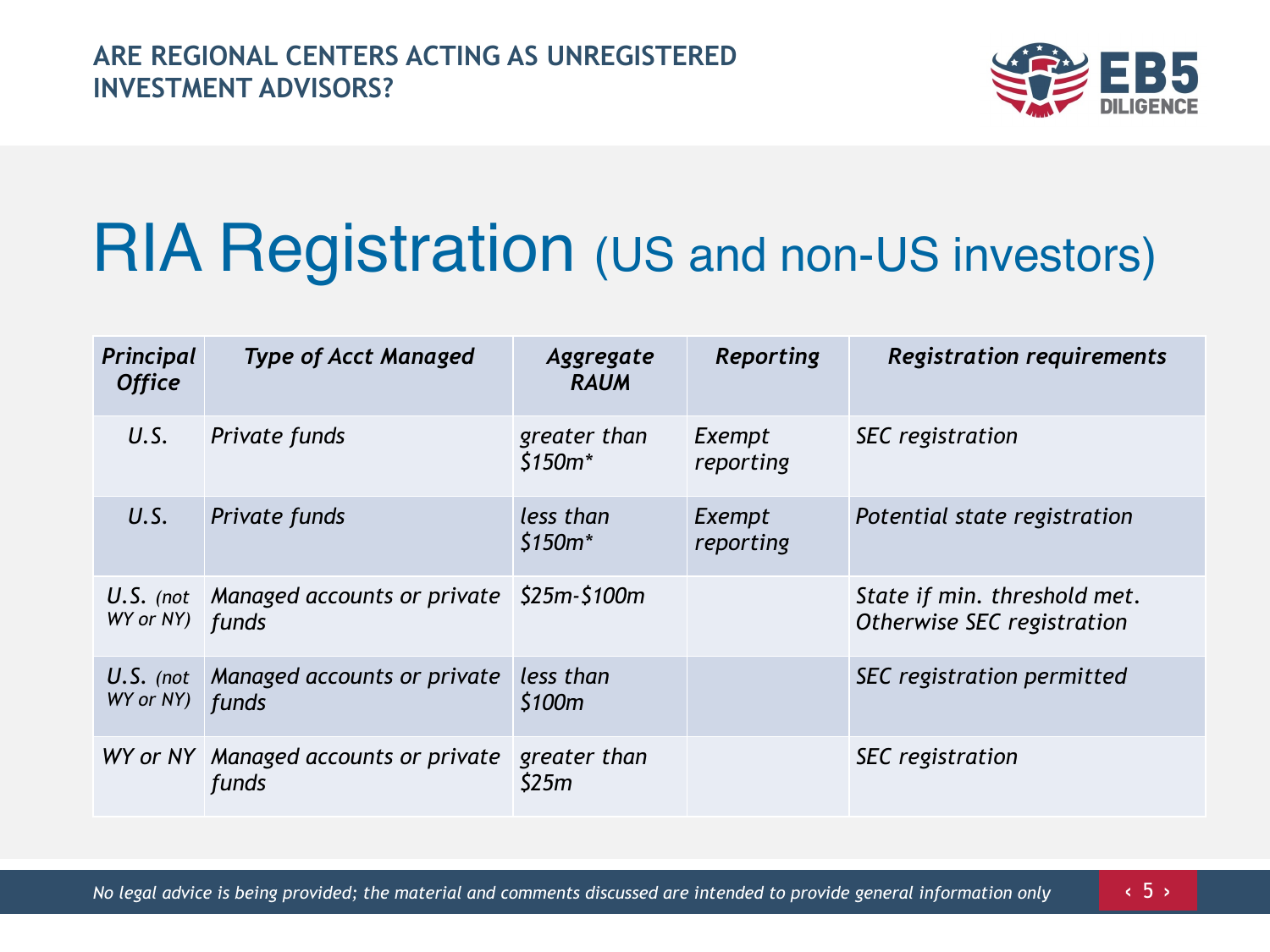

## Form ADV (46-page form)

- Background checks on all control people
- Education background
- Business background
- Affiliated businesses and conflicts of interest
- Products offered
- Custody of assets can trigger full or custody audit
- Details regarding referral fees paid
- Annual audit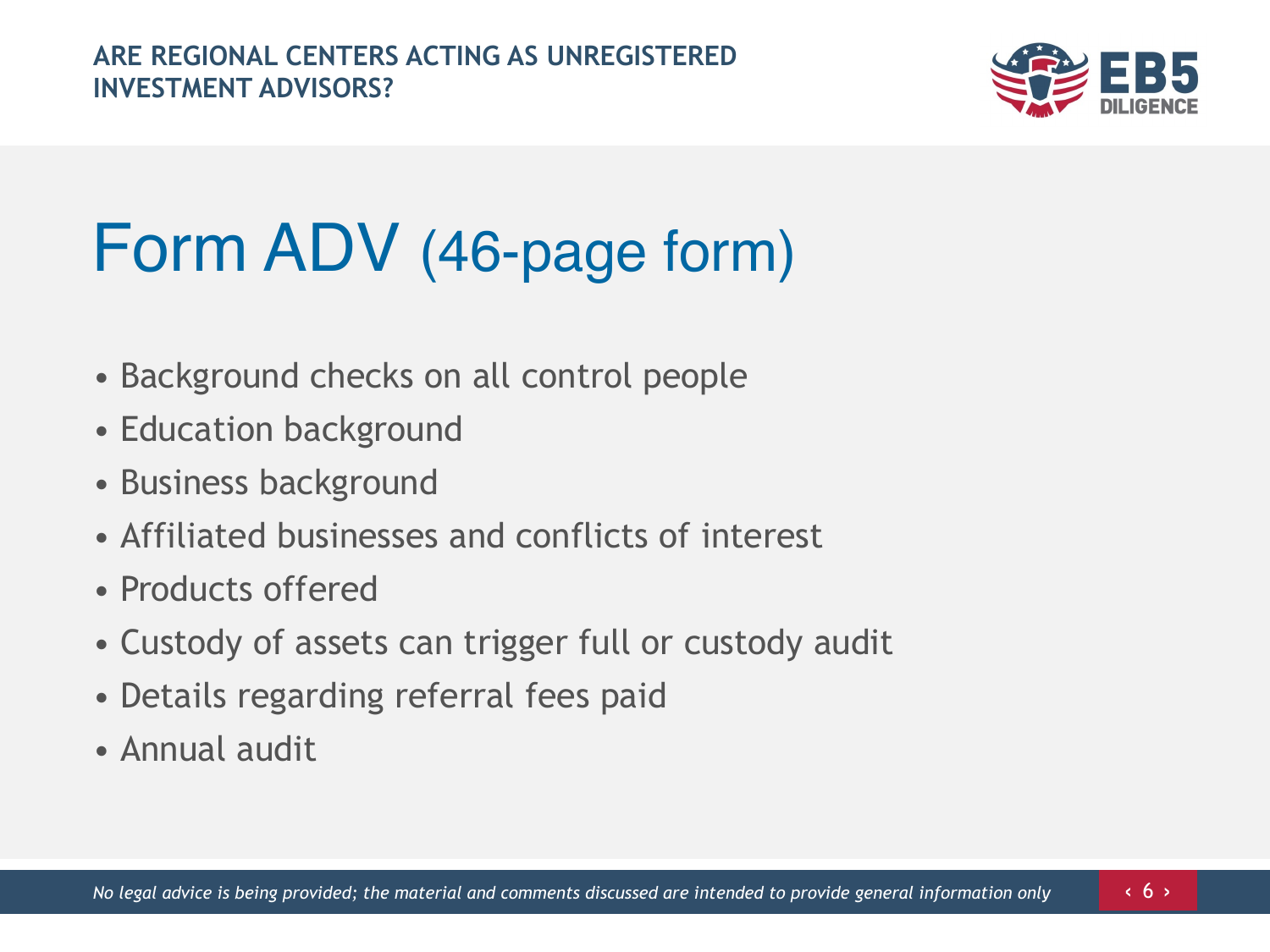

# Integrated Offerings

- Same control people
- Same or similar deal terms
- "Look-through"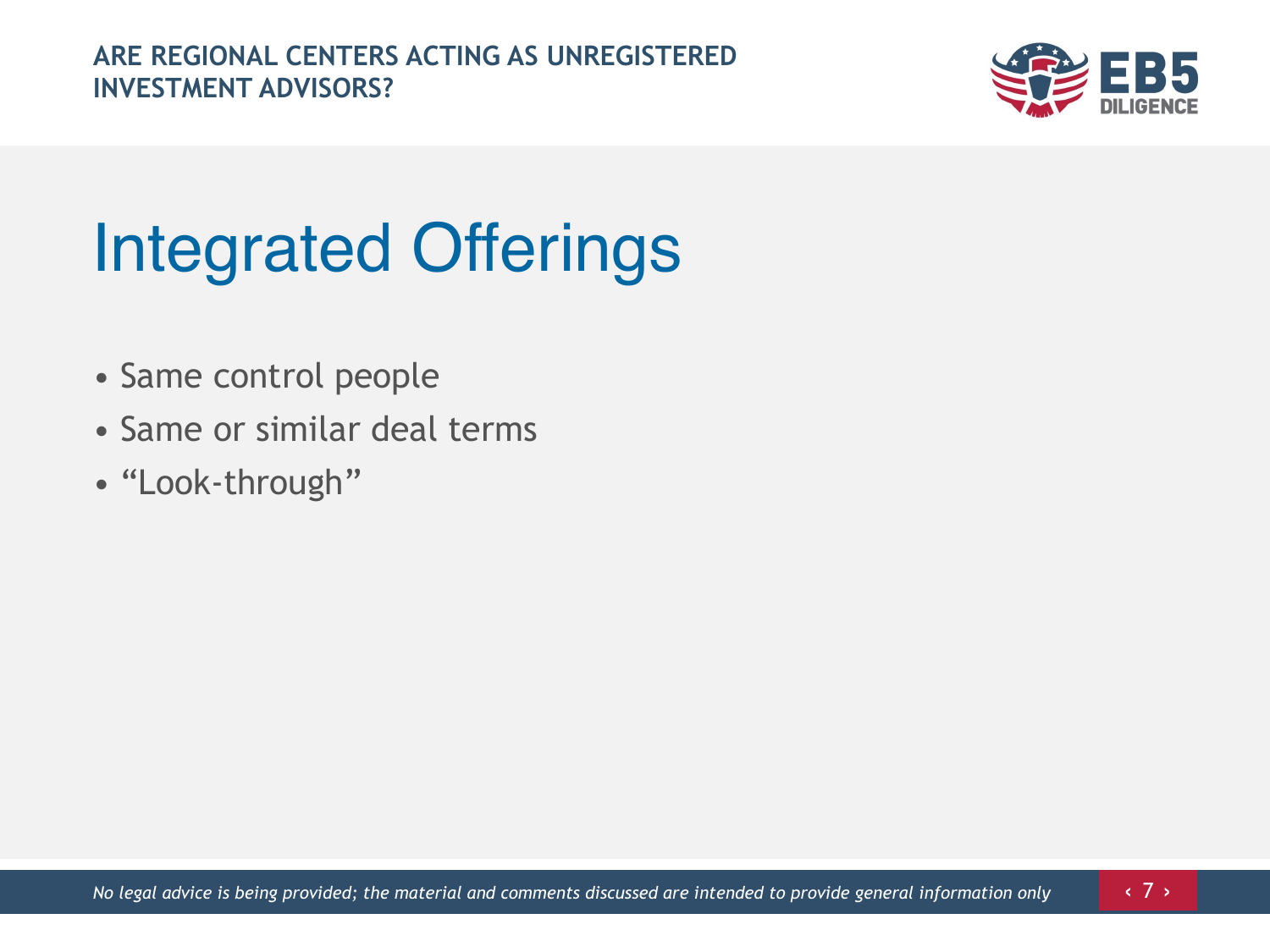

# Supervisory Procedures

- Policies and procedures
- How money is handled (custody)
- Corporate governance
- Marketing material review
- Conflicts of interest
- Code of ethics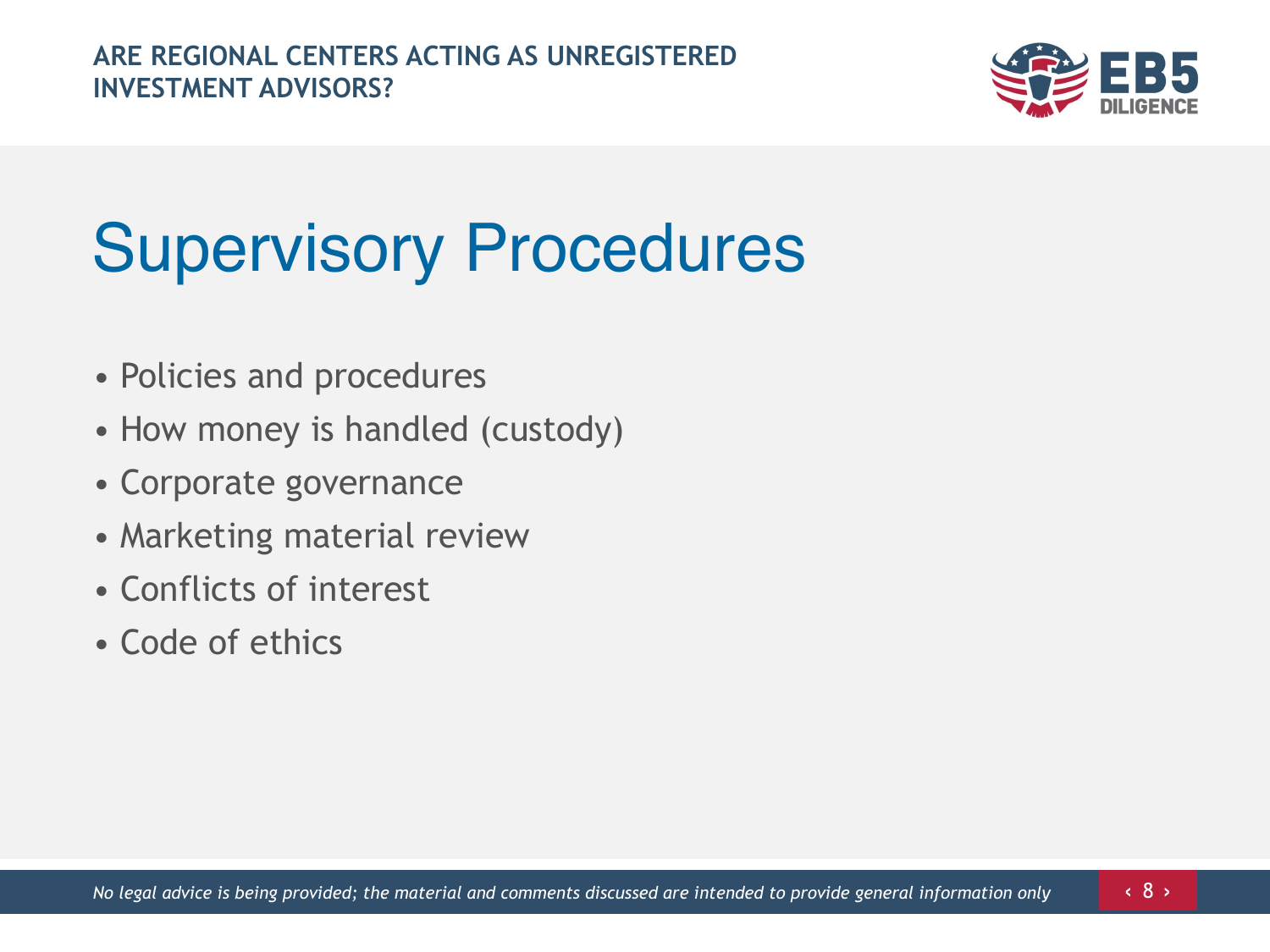

## Consequences of not registering

- Fines (tier 1, tier 2, tier 3)
- Requirement to get registered / bared from the industry
- Disgorgment of profits